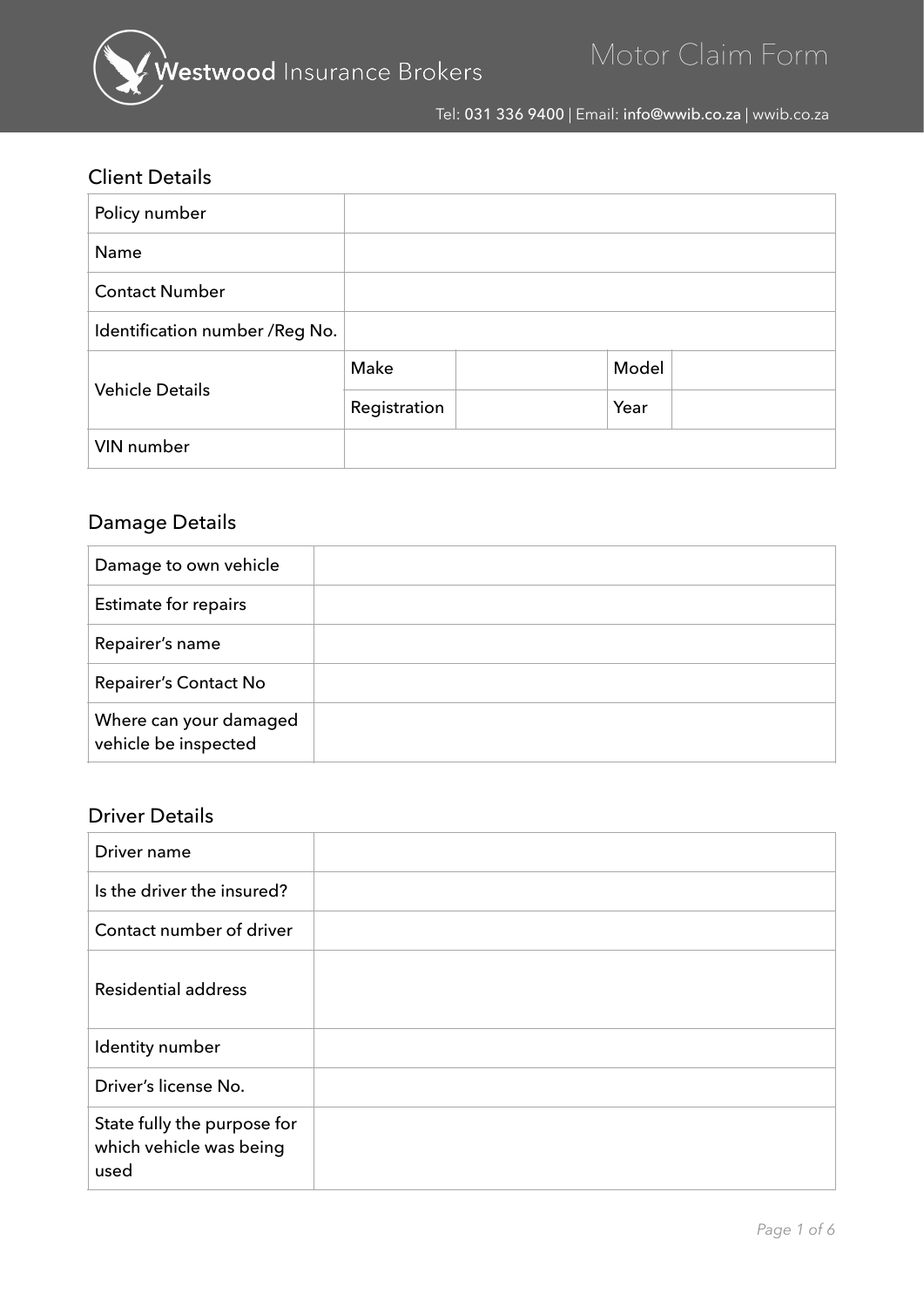| Was he/she driving with<br>your permission?          |  |
|------------------------------------------------------|--|
| Was he/she in your<br>employ?                        |  |
| Has he or she any motor<br>insurance? If yes, state. |  |
| Insurance Policy No                                  |  |
| <b>Insurance Company</b>                             |  |
| Details of any convictions<br>for motoring offences  |  |
| Has licence ever been<br>endorsed?                   |  |
| Do they have any physical<br>defects?                |  |
| Details of previous<br>accidents.                    |  |

# Passengers in Insured Vehicles

| Name | Contact | Injury |
|------|---------|--------|
|      |         |        |
|      |         |        |
|      |         |        |
|      |         |        |
|      |         |        |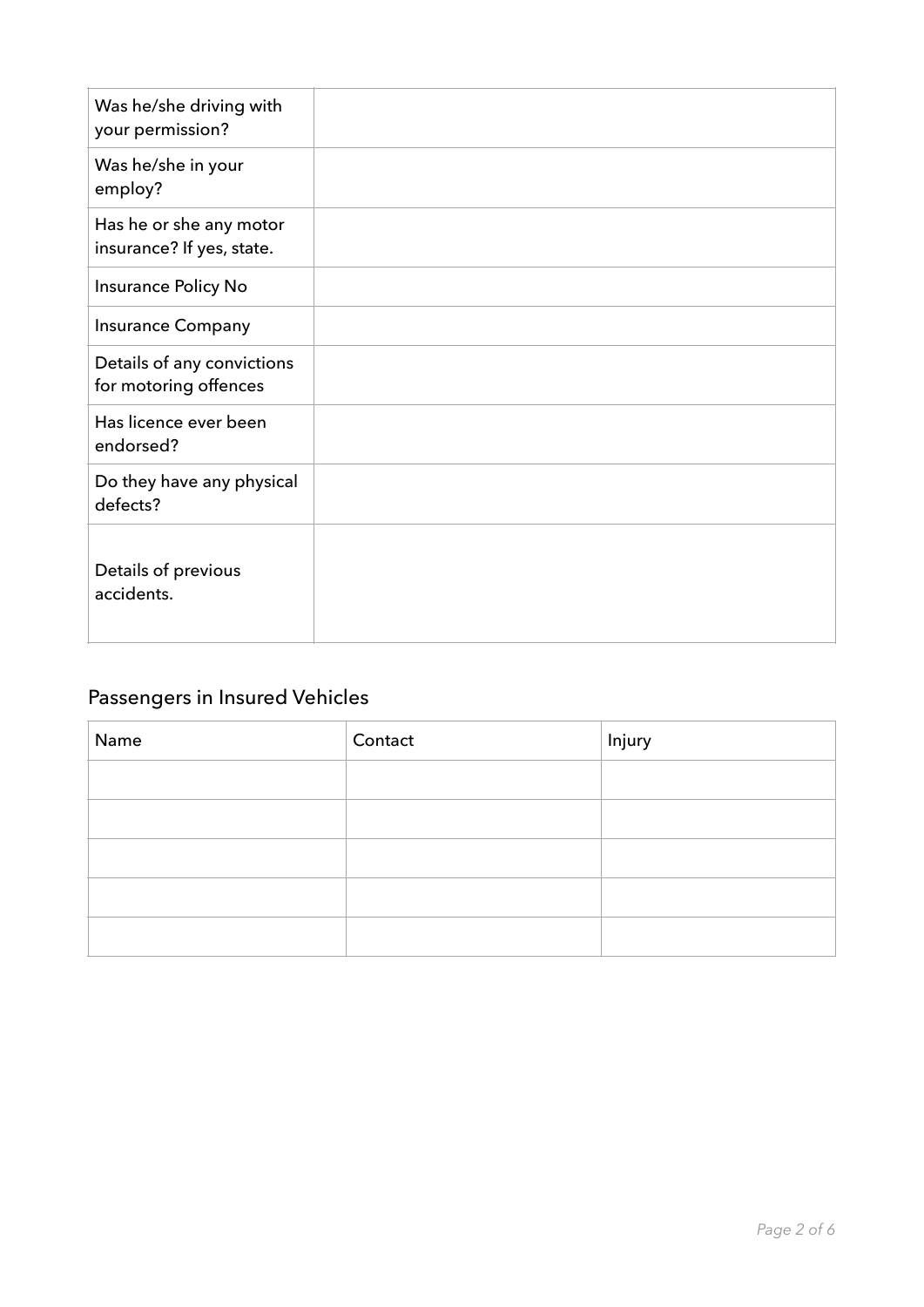#### Passengers in Insured Vehicles

| Name | Contact | Injury |
|------|---------|--------|
|      |         |        |
|      |         |        |
|      |         |        |
|      |         |        |
|      |         |        |

#### Damage to Other Vehicles

*This accident must be reported to the Multilateral Motor Vehicle Fund using the special accident report form (MMF#) within 14 days if there is any likely hood of injuries, otherwise the fund may be able to recover from you. The Fund address is PO BOX 2743, Pretoria, 0001.*

| Registration No.:   Make | Details |
|--------------------------|---------|
|                          |         |
|                          |         |
|                          |         |
|                          |         |
|                          |         |

#### Other Owners' and Drivers' Details

| Name | Contact No.: Address |  |
|------|----------------------|--|
|      |                      |  |
|      |                      |  |
|      |                      |  |
|      |                      |  |
|      |                      |  |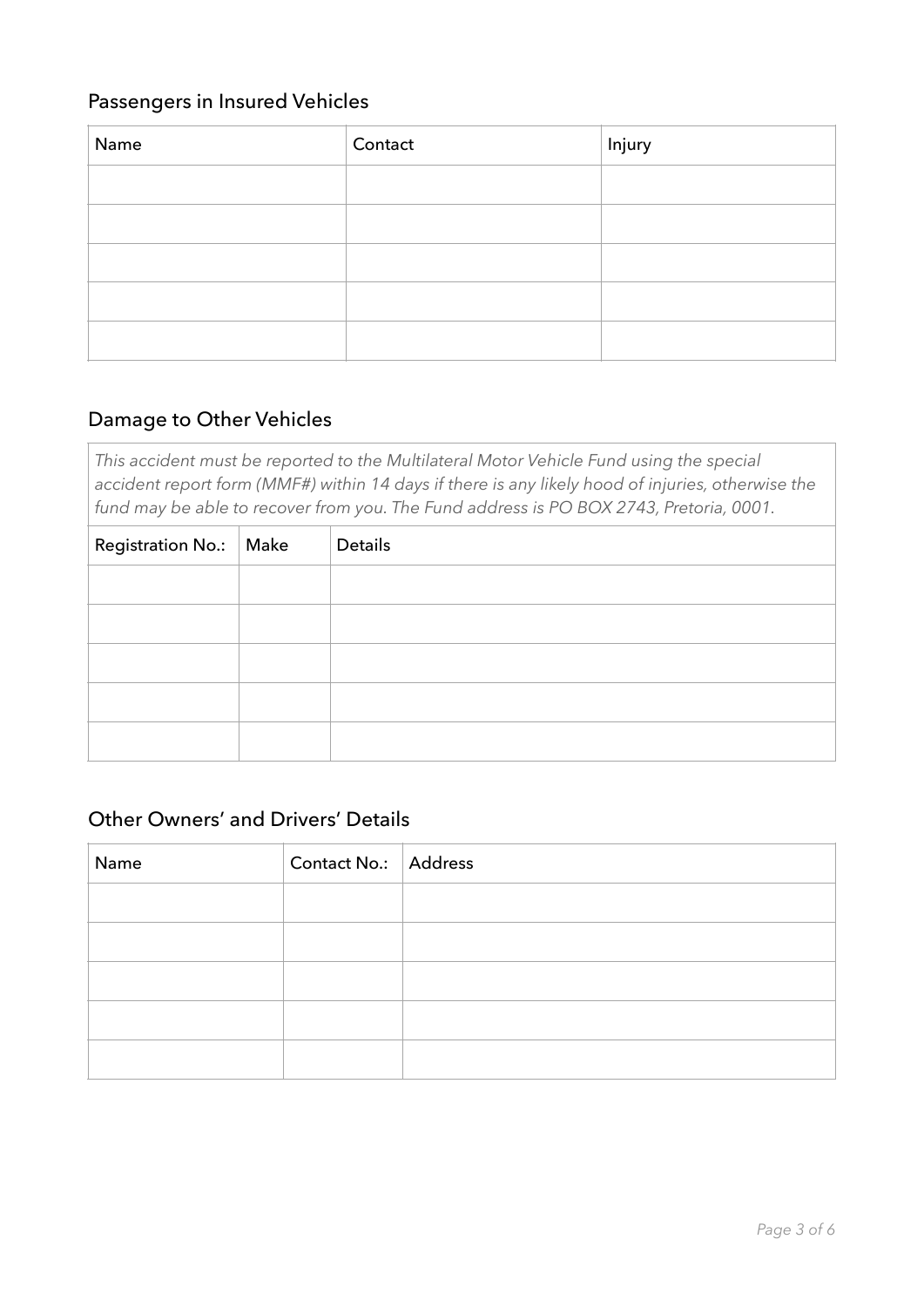## Damage to Property Other Than Vehicles

| Name of Owner | Contact No.: Details of Damage |
|---------------|--------------------------------|
|               |                                |
|               |                                |
|               |                                |
|               |                                |
|               |                                |

## Details of Incident

| Name of Witness 1:             | Contact No.: |  |
|--------------------------------|--------------|--|
| Name of Witness 2: $\parallel$ | Contact No.: |  |
|                                |              |  |

| Date |                 |  | Time |  | Place          |  |
|------|-----------------|--|------|--|----------------|--|
|      | Before Incident |  |      |  | After Incident |  |

|                                                                  | <b>Defore incluent</b>        | After incluent |
|------------------------------------------------------------------|-------------------------------|----------------|
| Speed                                                            |                               |                |
| Weather<br>Conditions                                            |                               |                |
| Visibility                                                       |                               |                |
| <b>Road Surface</b>                                              |                               |                |
| Width of Road                                                    |                               |                |
| <b>Were Vehicle</b><br>Lights on?                                |                               |                |
| <b>Street Lighting</b>                                           |                               |                |
| Was any<br>warning given<br>by you (hooting,<br>indicators etc)? |                               |                |
|                                                                  | Date Reported                 |                |
| <b>Police Details</b>                                            | Police Station Reference no.: |                |
| Was the driver<br>tested for<br>drugs/alcohol?                   |                               |                |